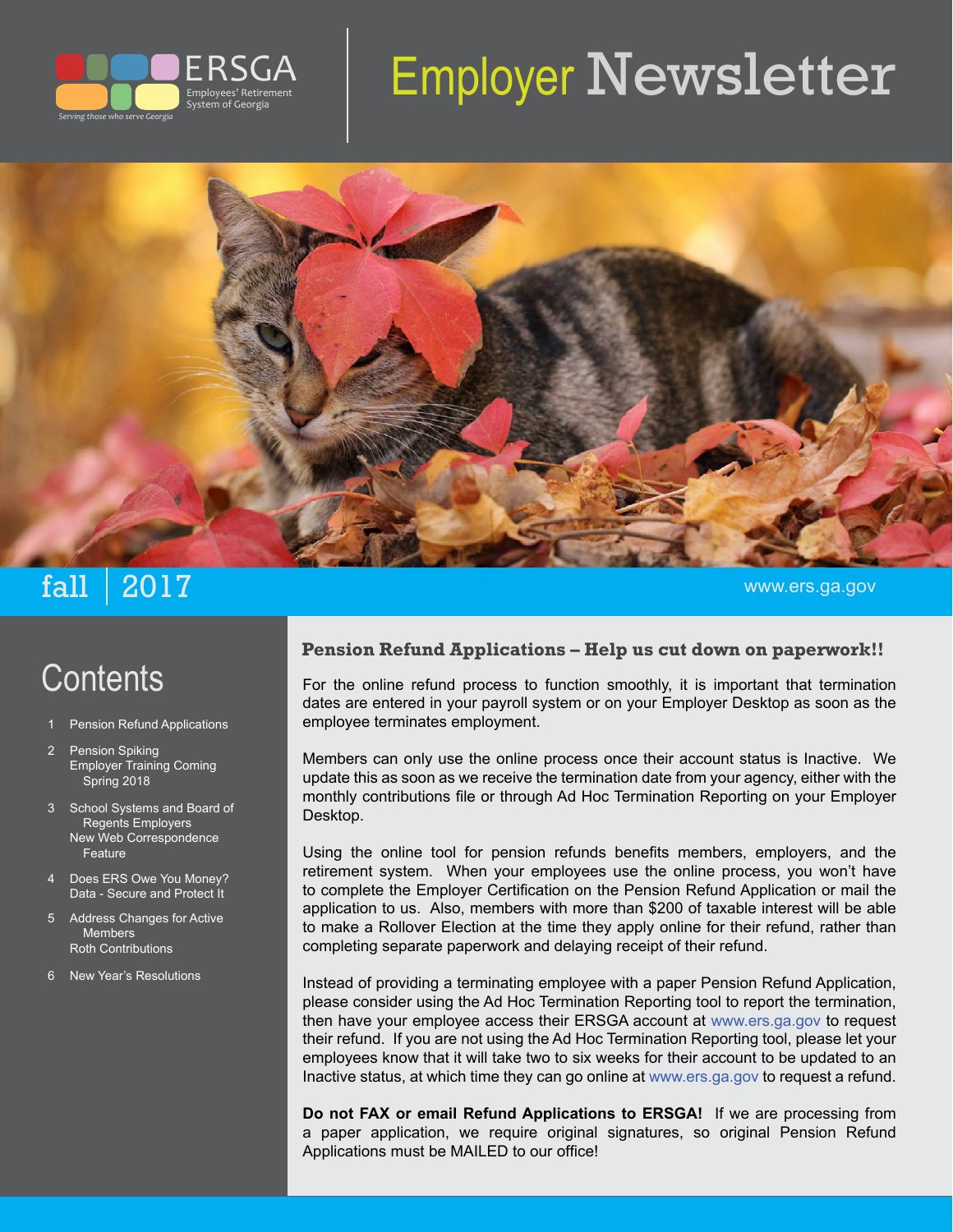#### **Pension Spiking** *Additional Costs to ERS Employers*

As you know from previous Employer Newsletters, if any of your employees with ERS membership dates before July 1, 2009 receive an increase in salary in the 12 months preceding retirement, the employer will be responsible for the cost of the additional pension in excess of a 5% increase [OCGA 47-2-120(f) and 47-2-334(j)].

This applies **regardless of the reason for the increase in salary**. Here are some scenarios of an increase in salary resulting in an invoice to the employer for the cost of the additional pension:

- **Promotion**: When an employee receives a promotion with an increase in excess of 5% during the 12 months before retirement, this is considered pension spiking. Even if you limit the increase to 5% or less, but the employee also receives another increase during the 12 months before retirement for a total increase in excess of 5%, it is considered pension spiking.
- **State Mandated Increases**: When an employee receives an increase required for their position, causing an increase in salary in excess of 5% during the 12 months preceding retirement, this is considered pension spiking. Even though you were required to increase the salary by more than 5%, it still results in an increased lifetime retirement benefit to the employee and an invoice to the employer.
- **Temporary Supplement**: When an employee receives a temporary supplement that is pensionable, the temporary supplement is considered when determining the amount of any increase during the 12 months before retirement.

The above are just examples of some of the reasons for pay increases that employers have been surprised result in pension spiking. What you need to keep in mind is **ANY** increase in pensionable pay during the last 12 months before retirement, whether granted as one large increase or as several smaller increases, will result in pension spiking. The reason for the increase doesn't matter, the financial effect on the pension plan is the same, and the cost of the increase in the pension in excess of a 5% increase will be passed along to the employer.

For more information about Pension Spiking, see our [Fall 2016 Employer Newsletter,](http://www.ers.ga.gov/Docs/Formsandpubs/EmployerNewsletterFall2016.pdf) or contact Susan Anderson at [susan.anderson@ers.ga.gov](mailto:susan.anderson@ers.ga.gov) or (404) 603-5714.

#### **Employer Training Coming Spring 2018**

Topics will include:

- Overview of the Reporting Process using the Employer Desktop
- Plan Eligibility and Enrollment
- What is an Invoice, and How do I allocate?
- Forfeited Leave Processing
- Understanding ERSGA Data Requirements (For File Providers)

Watch your Employer Web Correspondence (detailed on the following page) for more information.

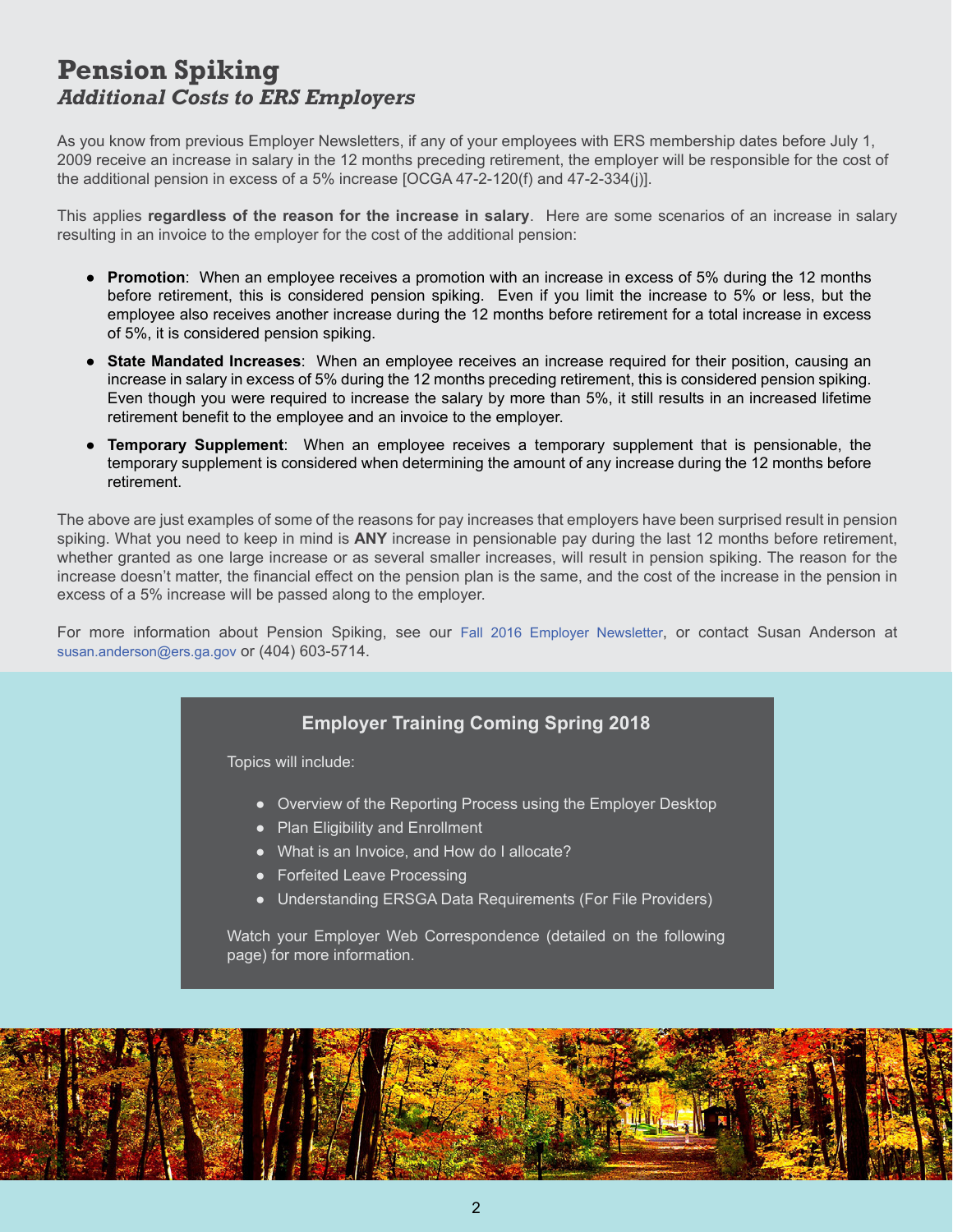### **School Systems and Board of Regents Employers** *Hiring of a Vested ERS Member*

When hiring vested ERS employees (in a TRS eligible position) who choose to keep Employees' Retirement System (ERS) membership, it is crucial to contact your reporting official at ERS immediately upon hire. This is **especially** important if that employee is a member of the GSEPS tier of ERS.

The GSEPS tier is designed to be used in conjunction with participation in the PSR 401(k). It is very important that the employee's 401(k) contributions are deducted and employer match contributions are made to avoid triggering undesired 401(k) plan distributions. Therefore, it is necessary to contact your ERS reporting official upon hire of such employees to make sure you are properly set up to allow such transactions.

If you have any questions about any employees to whom this may apply, please reach out to your reporting official as soon as possible.

### **New Web Correspondence Feature**

*Web Correspondence* is a new feature now available on the [ERSGA Employer w](https://secure.ers.ga.gov/Employer/EmployerLogon.aspx)ebsite. Click the bar to access your individualized communication, reports, and other useful information. There is an alert for newly posted documents, and posted material is accessible by Plan. Currently, your GASB 68 report is on the site.

In the future, announcements, trainings, error and edit reporting, and other important information will be added. We expect this capability to expand to become more interactive and plan to use this feature as a primary channel of communication with you as employers.

| <b>EMPLOYEES'</b>                        | <b>RETIREMENT SYSTEM</b>                                                                    |                                                             | Employers D LOVETS                                                                                                                                                       |                                   |                                                                                                                                                                           |                                       |  |
|------------------------------------------|---------------------------------------------------------------------------------------------|-------------------------------------------------------------|--------------------------------------------------------------------------------------------------------------------------------------------------------------------------|-----------------------------------|---------------------------------------------------------------------------------------------------------------------------------------------------------------------------|---------------------------------------|--|
|                                          | OF GEORGIA<br><b>Members</b>                                                                | <b>Retirees</b>                                             | <b>Employers</b>                                                                                                                                                         | 401(k) & 457                      |                                                                                                                                                                           |                                       |  |
|                                          | <b>BIBB COUNTY HEALTH DEPT (128-011)</b><br>desired link below to begin entering your data. |                                                             | You may view detailed information and instructions by clicking on the question mark icon located on each screen.                                                         |                                   | EMPLOYER DESKTOP: Welcome to the ERSGA Employer Desktop. In an effort to make doing business with ERSGA easier, we have automated the reporting process. Please click the |                                       |  |
| <b>Member Statements</b>                 |                                                                                             |                                                             |                                                                                                                                                                          | $\bullet$                         | <b>Web Correspondence</b>                                                                                                                                                 |                                       |  |
|                                          |                                                                                             |                                                             | This option allows you to view and print your employee's online member statements.                                                                                       |                                   | Correspondence Link                                                                                                                                                       |                                       |  |
|                                          | <b>Check Member Plan Eligibility</b>                                                        |                                                             |                                                                                                                                                                          | $\overline{ }$                    | <b>Maintain Rehired Retirees</b>                                                                                                                                          |                                       |  |
|                                          | PSERS (PRS) memberships.                                                                    |                                                             | This option allows you to verify a member's plan eligibility status for ERS or                                                                                           |                                   | This option allows you to maintain hours worked for rehired retirees of ERS, LRS<br>and JRS Plans.                                                                        |                                       |  |
|                                          | <b>Maintain Monthly Summary Report</b>                                                      |                                                             |                                                                                                                                                                          | $\rightarrow$                     | <b>Maintain ACH Details</b>                                                                                                                                               |                                       |  |
|                                          | <b>EMPLOYEES'</b><br><b>RETIREMENT SYSTEM</b>                                               | <b>OF GEORGIA</b>                                           | This report is a summary of all total salaries, employee, and employer contributions<br>-including adjustments and invoices. All employers must complete and submit this | Employers D LOVETS                | This option allows you to maintain your ACH details, including the Account Number<br>and Routing Number for each plan for which you contribute.                           |                                       |  |
| <b>Home</b><br>eturn to Employer Desktop | <b>Members</b>                                                                              | <b>Retirees</b><br><b>BIBB COUNTY HEALTH DEPT (128-011)</b> |                                                                                                                                                                          | <b>Employers</b>                  | 401(k) & 457                                                                                                                                                              |                                       |  |
|                                          |                                                                                             | Select Plan -- Select Employer Plan---                      |                                                                                                                                                                          | Select the Plan to view the Files |                                                                                                                                                                           |                                       |  |
|                                          | New?                                                                                        | <b>Correspondence</b>                                       | <b>Employer Plan</b>                                                                                                                                                     |                                   | <b>Correspondence Description</b>                                                                                                                                         | <b>Category</b><br><b>Description</b> |  |
|                                          |                                                                                             | <b>Date</b>                                                 | Code                                                                                                                                                                     |                                   |                                                                                                                                                                           |                                       |  |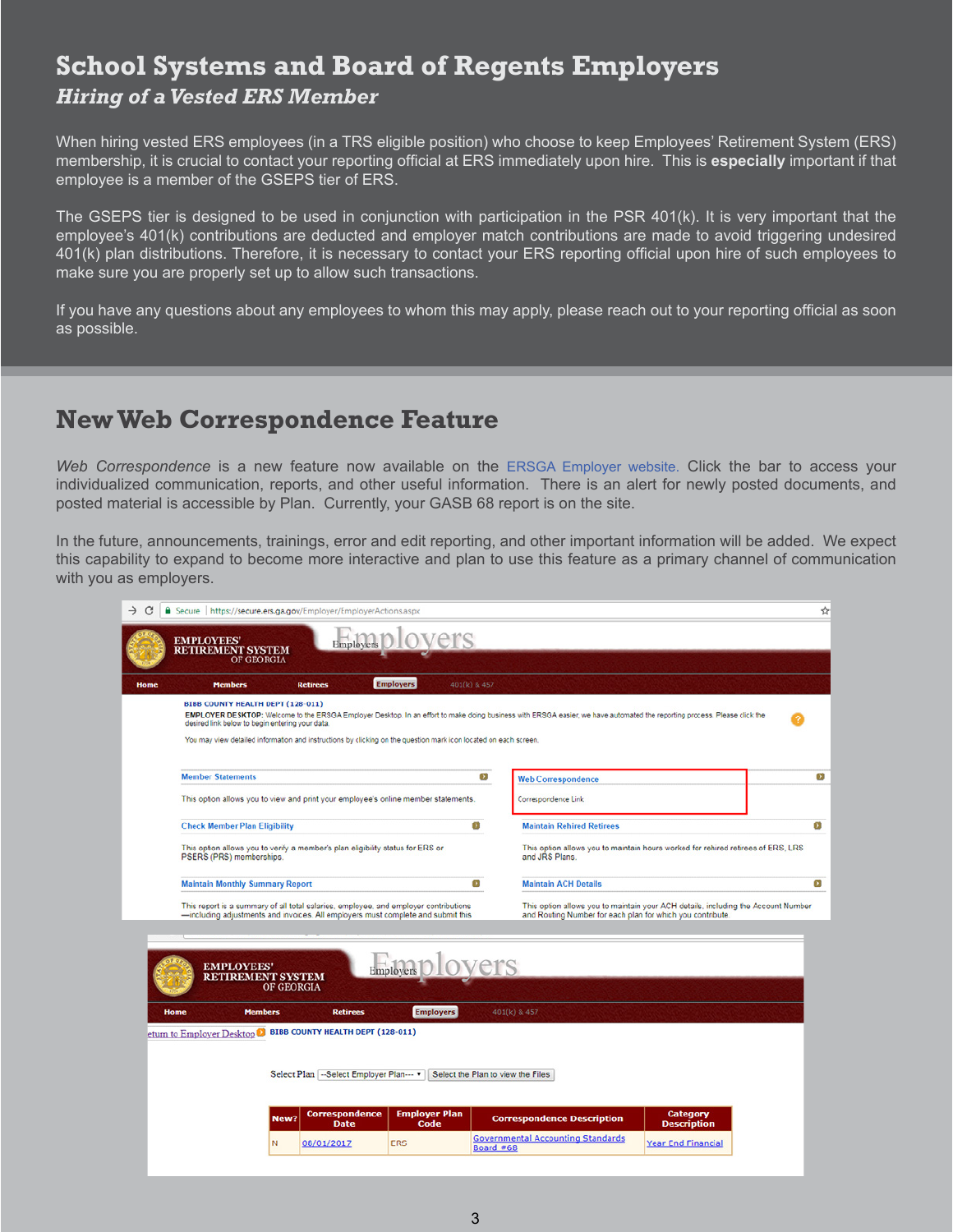## **Does ERS Owe You Money?**

Clearing historical invoices is one of our priority projects. ERSGA is reviewing each agency's outstanding invoices and has made great progress so far - but we've got a long way to go. If we haven't already, ERSGA will contact your agency to discuss a plan to clear the backlog.

Many agencies are owed money. If the amount owed to the agency is **less** than the monthly contribution amount, the agency must allocate its invoice(s) in order to receive credit towards the monthly contribution amount. If the amount owed is **more** than the monthly contribution amount for that month, contact your agency's ERSGA representative and a check will be sent to your agency for the entire amount.

If an agency owes ERSGA money, the invoice(s) must be allocated in order for an outstanding balance to be applied as a payment. It is important to clear these invoices and fund the Plan(s) correctly.

Since some outstanding invoices date back in time and may require research, we will provide you with any documentation we have. In addition, we are happy to meet with you to review outstanding invoices and, if desired, go over the entire process.

In an effort to improve the invoicing process, we are implementing the following new processes in the near future:

- Sending letters to agency financial officers on the third day of each month detailing the outstanding invoices.
- Write-offs taken for any stand-alone invoice under \$10, unless it applies to the Public School Employees Retirement Plan.

Invoicing and money management are important to the financial well-being of any retirement plan. As administrators and managers, we have an obligation to be good stewards and to make sure Plan finances are as up-to-date as possible. Thank you for all your efforts!

#### **Data - Secure and Protect it**

Data security is defined as "protective digital privacy measures that are applied to prevent unauthorized access to computers, databases and websites."

ERSGA takes this responsibility very seriously, and has invested an enormous amount of resources to ensure your data is protected. Firewalls, encryption, data masking, special software, and a myriad of other software, hardware, and protocols are employed to guard against any type of external or internal breach.

In addition to these safeguards, user authentication prevents unauthorized access to the data once it is in the system. Authentication is the interaction of the user and the system through a prescribed methodology to allow access to the data. Authentication demands a user provide one or a combination of a password, a code, biometric data, or some other identifier for user verification before access to a system or data is granted.

In order for authentication to work, you as the user must abide by the following basic rules of the road:

- Protect your password don't share it, show it, or make it available for others.
- Change your password change your password often and don't make it predictable.
- Disable passwords promptly when someone leaves the organization.
- Lock your computer screen when walking away.

Please follow these simple steps in an effort to help secure and protect our data!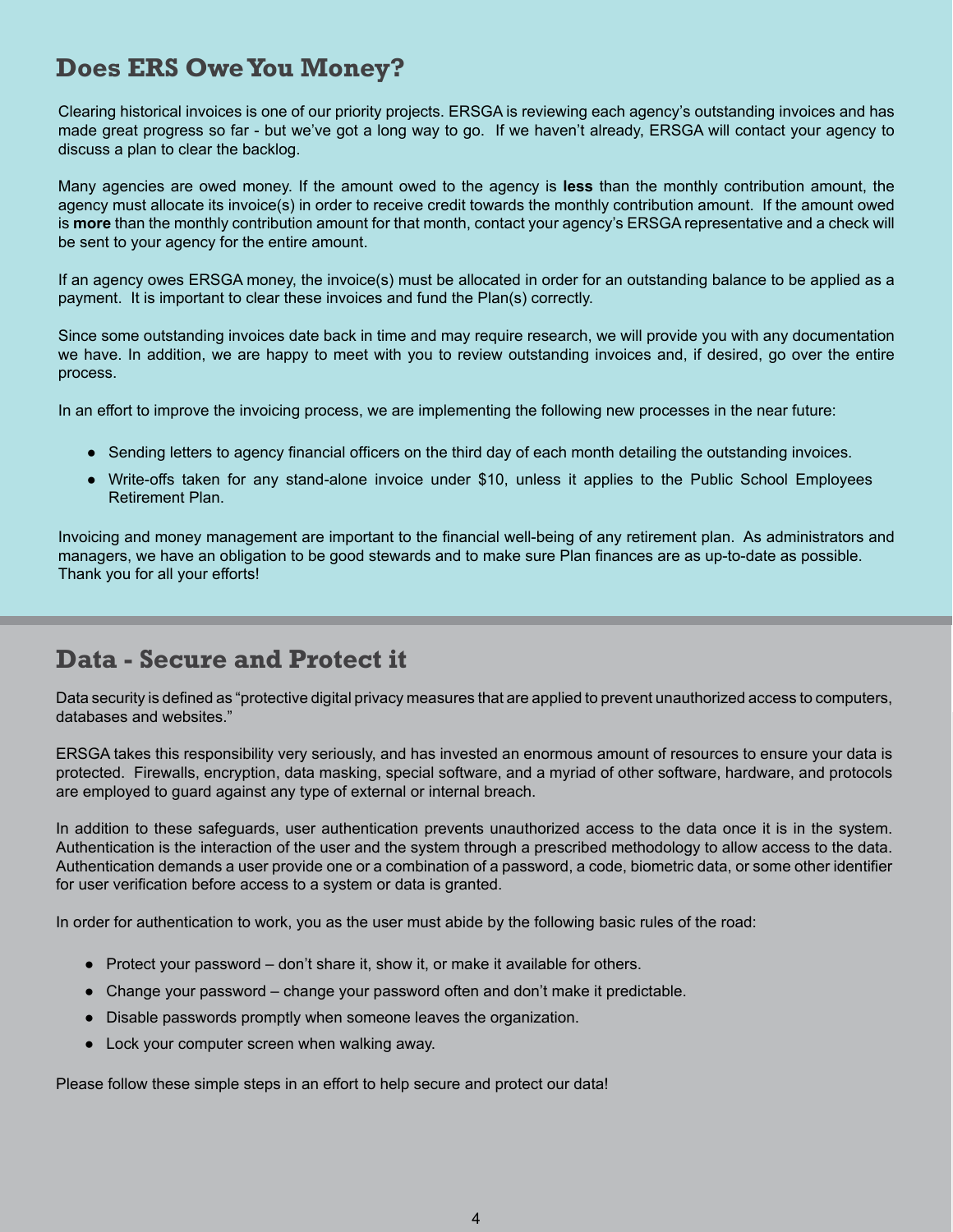## **Address Changes for Active Members**

It is very important for active members to have a valid mailing address on file in order for them to receive important information from ERS. In advance of the mailing of our annual ERS Integrated Statements, please make an effort to update addresses as needed.

In the event an active member needs to update their address, employers must submit such changes to ERSGA electronically with the monthly detail file. Changes cannot be sent via email, fax, or snail mail, or called into ERSGA. Corrections must be transmitted in one of two ways:

#### **FTP Employers:**

Corrections should be transmitted in the monthly employee detail. Enter the appropriate employee address data into employer's payroll software system prior to creation of the monthly detail file. The transmitted changes will automatically update the employee's pension account.

#### **Manual Employers:**

Corrections can be entered online via Monthly Detail. Enter the appropriate employee address data in the required fields on the employee's Demographics Tab from *Employer Desktop > Maintain Monthly Detail Data Module*, and save. The transmitted changes will automatically update the employee's pension account. **Important:** Changes will not update if the transmitted employee name or date of birth does not match the pension account name and date of birth on file with ERSGA. In addition, changes **will not update** if both P.O. Box and street address are transmitted for an employee, as in the example below. Please only use the street address OR the P.O. Box.

| <b>Incorrect</b>       | <b>Correct</b>         | <b>Correct</b>         |
|------------------------|------------------------|------------------------|
| Joe Doe                | Joe Doe                | Joe Doe                |
| P.O. Box 1234          | 1996 Northside Drive   | P.O. Box 1234          |
| 1996 Northside Drive   | Atlanta, Georgia 30318 | Atlanta, Georgia 30318 |
| Atlanta, Georgia 30318 |                        |                        |

Employers should contact their ERSGA employer reporting representative with questions regarding address changes. Let your employees know the importance of keeping their demographic information up to date so the information can be shared with ERSGA. Thanks for your help!

#### **Roth Contributions**

Beginning December 21, 2017 (the former date of 12/15 has been delayed), employees will be able to elect to make Roth post-tax contributions to their Peach State Reserves (PSR) 401(k) or 457 plan. However, elections made prior to January will only impact January paychecks forward. Elections made after January will appear on the first available paycheck.

Information about the new Roth option will be posted on the ERSGA website and emailed to employers the first week of December. Emails to employees will be sent mid-December. Peach State Reserves (PSR) employers using the GaBreeze Employer Website (ERWS) who are not already working with GaBreeze on the Roth implementation should contact PSR Payroll Support immediately to ensure your payroll system is prepared to withhold, track and transmit after-tax contributions for employees.

PSR payroll support can be reached at 800-698-7719 or [PSRpayrollsupport@](mailto:psrpayrollsupport@aonhewitt.com) [aonhewitt.com](mailto:psrpayrollsupport@aonhewitt.com).